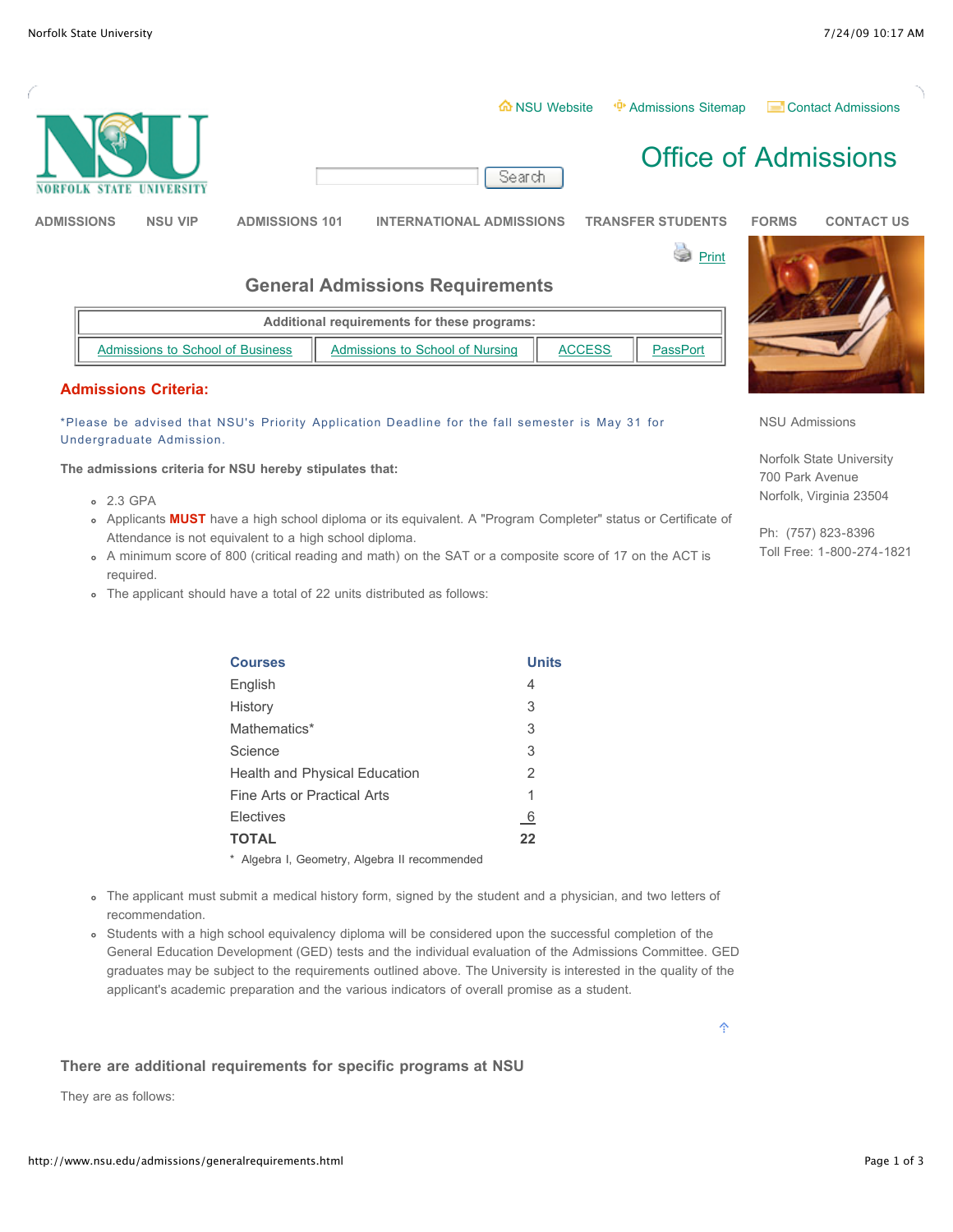## **Admissions to the School of Business**

First-time freshmen and transfer students who are classified as freshmen or sophomores are admitted into the lower division of the School of Business. Upon the completion of the freshman or sophomore level courses and a minimum grade point average of 2.0, students are admitted into the upper division of business coursework. For other requirements contact the School of Business. <http://www.nsu.edu/Business>

Ą

# **Admissions to the Nursing Program**

Admission to the programs in the Department of Nursing is competitive and based on criteria which include completion of either high school or college prerequisites, demonstrated ability in mathematics and the natural sciences, minimal grade point average in previous academic work, and other requirements as specified in materials which can be obtained directly from the Department of Nursing. <http://www.nsu.edu/Nursing>

**Please take note of these important dates and deadlines:**

| Program                                              | Application<br>Deadline | Notification of<br>Acceptance | <b>Class Starts</b> |
|------------------------------------------------------|-------------------------|-------------------------------|---------------------|
| Associate Degree                                     | February 1              | <b>May 15</b>                 | August              |
| <b>LPN</b> to ADN                                    | December 1              | March 1                       | May                 |
| RN to BSN                                            | February 1<br>August 1  | May 15<br>November 1          | August<br>January   |
| <b>LPN</b> to BSN<br>(Evening & Weekend)             | August 1                | November 1                    | January             |
| LPN to BSN (Day)                                     | December 1              | March 1                       | May                 |
| 2 <sup>ND</sup> DEGREE to BSN<br>(Day)               | December 1              | March 1                       | May                 |
| 2 <sup>ND</sup> DEGREE to BSN<br>(Evening & Weekend) | August 1                | November 1                    | January             |

Ą

### **Academy for Collegiate Excellence and Student Success (ACCESS)**

Norfolk State University's Academy for Collegiate Excellence and Student Success (ACCESS) has been designed to prepare admitted freshmen for study at the college-level. ACCESS participants normally demonstrate academic achievement in high school, but have lower college examination (SAT/ACT) scores than are required for regular admission. Through intensive course work in areas such as communication skills and mathematics and through a required University Orientation course that stresses study skills and adjustment to college, these students are successful by the end of the freshman year.

Data on students participating in such programs indicate that as a result of the extra attention and instruction that participants receive, their persistence rate at the University is equal to or higher than that of other freshmen. For more information, contact the Director of ACCESS studies. 757-823-8507 <http://www.nsu.edu/ACCESS>

# **PASSport**

The Partnership For Academic And Student Success (PASSport) Norfolk State University (NSU) and Tidewater Community College (TCC), in a historic and unique partnership, have created The Partnership for Academic and Student Success (PASSport) to help students who want to attend NSU become more academically prepared for collegiate work before enrolling at NSU. The purpose of the program is to permit promising students to get into college and stay in even though they do not at first fully qualify for enrollment at NSU.